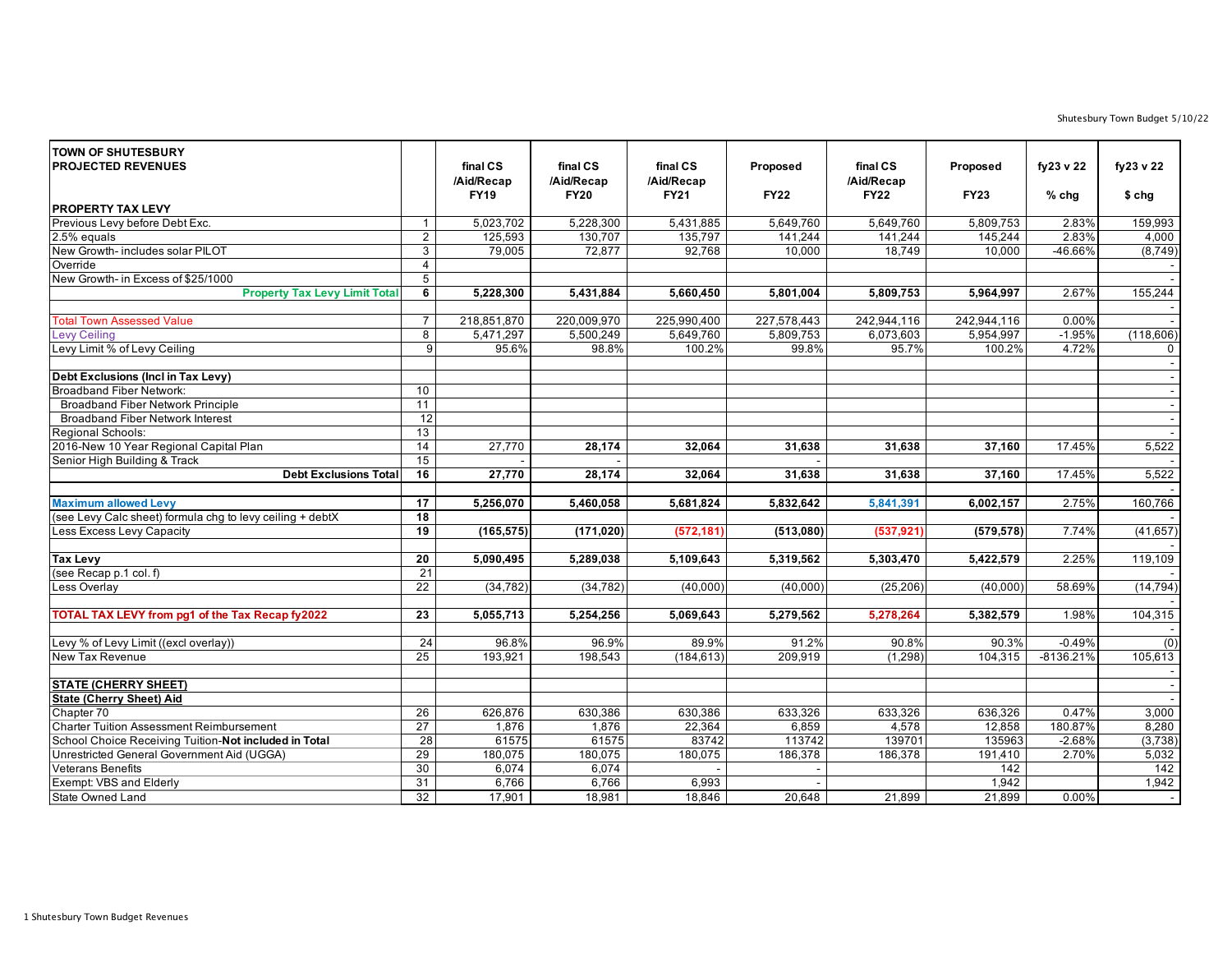Shutesbury Town Budget 5/10/22

| <b>TOWN OF SHUTESBURY</b><br><b>PROJECTED REVENUES</b>  |                 | final CS<br>/Aid/Recap | final CS<br>/Aid/Recap | final CS<br>/Aid/Recap | Proposed    | final CS<br>/Aid/Recap | Proposed    | fy23 v 22   | fy23 v 22 |
|---------------------------------------------------------|-----------------|------------------------|------------------------|------------------------|-------------|------------------------|-------------|-------------|-----------|
|                                                         |                 | <b>FY19</b>            | <b>FY20</b>            | <b>FY21</b>            | <b>FY22</b> | <b>FY22</b>            | <b>FY23</b> | $%$ chg     | $$$ chg   |
| <b>Public Libraries</b>                                 | $\overline{33}$ | 2,957                  | 3,305                  | 3,337                  | 4,443       | 4,443                  | 4.086       | $-8.04%$    | (357)     |
| <b>State (Cherry Sheet) Aid Sub-Total</b>               | $\overline{34}$ | 904.100                | 909,038                | 862,001                | 851,654     | 850,624                | 868,663     | 2.12%       | 18,039    |
| <b>State (Cherry Sheet) Assessments</b>                 |                 |                        |                        |                        |             |                        |             |             |           |
| Air Pollution                                           | $\overline{35}$ | (534)                  | (514)                  | (523)                  | (527)       | (527)                  | (528)       | 0.19%       | (1)       |
| RMV Non-Renewal Surcharge                               | 36              | (1,400)                | (1,660)                | (1,380)                | (1,380)     | (1, 380)               | (1,400)     | 1.45%       | (20)      |
| <b>Regional Transit</b>                                 | $\overline{37}$ | (139)                  | (27)                   | (8)                    |             |                        |             |             |           |
| <b>School Choice Sending Tuition</b>                    | 38              | (82,077)               | (92, 893)              | (78, 233)              | (70, 913)   | (79, 113)              | (89, 923)   | 13.66%      | (10, 810) |
| <b>Charter School Sending Tuition</b>                   | 39              | (79, 704)              | (42, 476)              | (57, 804)              | (71, 196)   | (71, 196)              | (82, 152)   | 15.39%      | (10, 956) |
| <b>Total Intergovernmental Expenses Sub-Total</b>       | 40              | (163, 854)             | (137, 570)             | (137, 948)             | (144, 016)  | (152, 216)             | (174, 003)  | 14.31%      | (21, 787) |
| <b>Net State Aid Total</b>                              | 41              | 740,246                | 771,468                | 724,053                | 707,638     | 698,408                | 694,660     | $-0.54%$    | (3,748)   |
| <b>LOCAL ESTIMATED RECEIPTS</b>                         |                 |                        |                        |                        |             |                        |             |             |           |
| <b>Motor Vehicle Taxes</b>                              | 42              | 202,312                | 202,312                | 198,000                | 198,000     | 199,000                | 199,000     | 0.00%       | $\sim$    |
| Oher Excise - Room                                      | 43              |                        |                        |                        |             | 1,611                  | 1,611       | 0.00%       |           |
| Penalties/Interest & Fees                               | 44              | 14,891                 | 14,891                 | 15,500                 | 15,500      | 16,000                 | 16,000      | 0.00%       |           |
| Payments in Lieu of Taxes                               | 45              | 336,578                | 336,578                | 310,000                | 336,000     | 335,500                | 335,500     | 0.00%       |           |
| Departmental Revenue                                    | 46              | 13,455                 | 13,455                 | 14,500                 | 14,500      | 30,000                 | 30,000      | 0.00%       | $\sim$    |
| <b>Court Fines</b>                                      | 47              | 2,349                  | 2,349                  | 1,200                  | 1,200       | 1,500                  | 1,500       | 0.00%       |           |
| Investment Income                                       | 48              | 16,951                 | 16,951                 | 14,400                 | 14,400      | 9,000                  | 9,000       | 0.00%       |           |
| <b>Medicaid Reimbursement</b>                           | 49              | 18,706                 | 18,706                 | 12,000                 | 12,000      | 9.500                  | 9,500       | 0.00%       |           |
| Eastern Franklin Board of Health                        | 50              |                        |                        |                        |             |                        |             |             | $\sim$    |
| Miscellaneous                                           | 51              | $\Omega$               |                        |                        |             | $\Omega$               | $\Omega$    | #DIV/0!     |           |
| <b>Local Sources Total</b>                              | $\overline{52}$ | 605,242                | 605,242                | 565,600                | 591.600     | 602,111                | 602,111     | 0.00%       |           |
|                                                         |                 |                        |                        |                        |             |                        |             |             |           |
| LEVY, STATE AID & LOCAL REC TOTAL                       | 53              | 6.401.201              | 6.630.966              | 6,359,296              | 6,578,800   | 6,578,783              | 6.679.350   | 1.53%       | 100,567   |
|                                                         |                 |                        |                        |                        |             |                        |             |             |           |
| <b>FREE CASH/</b> warrant article                       |                 |                        |                        |                        |             |                        |             |             |           |
| Free Cash/ warrant art. To fund the FY22 budget         |                 |                        |                        |                        | 28.410      | 28,410                 |             | $-100.00\%$ | (28, 410) |
| Free Cash/ warrant art. to fund the FY21 budget         | $\overline{53}$ |                        |                        | 220,000                |             |                        |             |             |           |
| Free Cash/ warrant art. to fund the FY21 lost state aid | 54              |                        |                        | $\mathbf 0$            |             |                        |             |             |           |
| Use of Free Cash to fund short term Broadband Debt      | 55              | 18,775                 |                        |                        |             |                        |             |             |           |
| Use of Free Cash to fund short term costs at SES        | 56              | 42,000                 |                        |                        |             |                        |             |             |           |
| LEVY, STATE AID, LOCAL RECEIPTS & Free Cash             | 57              | 6,461,976              | 6,630,966              | 6,579,296              | 6,607,210   | 6,607,193              | 6,679,350   | 1.09%       | 72,157    |
| <b>OTHER SOURCES</b>                                    |                 |                        |                        |                        |             |                        |             |             |           |
| WPAT Septic Repair #1,#2,#3, and #4                     | 58              | 20,425                 | 20,425                 | 20,425                 | 20,425      | 20,425                 | 20,425      | 0.00%       |           |
| <b>Other Sources Tota</b>                               | 59              | 20,425                 | 20,425                 | 20,425                 | 20,425      | 20,425                 | 20,425      | 0.00%       |           |
| <b>TOTAL REVENUES</b>                                   | 60              | 6,482,401              | 6,651,391              | 6,599,721              | 6,627,635   | 6,627,618              | 6,699,775   | 1.09%       | 72,157    |
|                                                         |                 |                        |                        |                        |             |                        |             |             |           |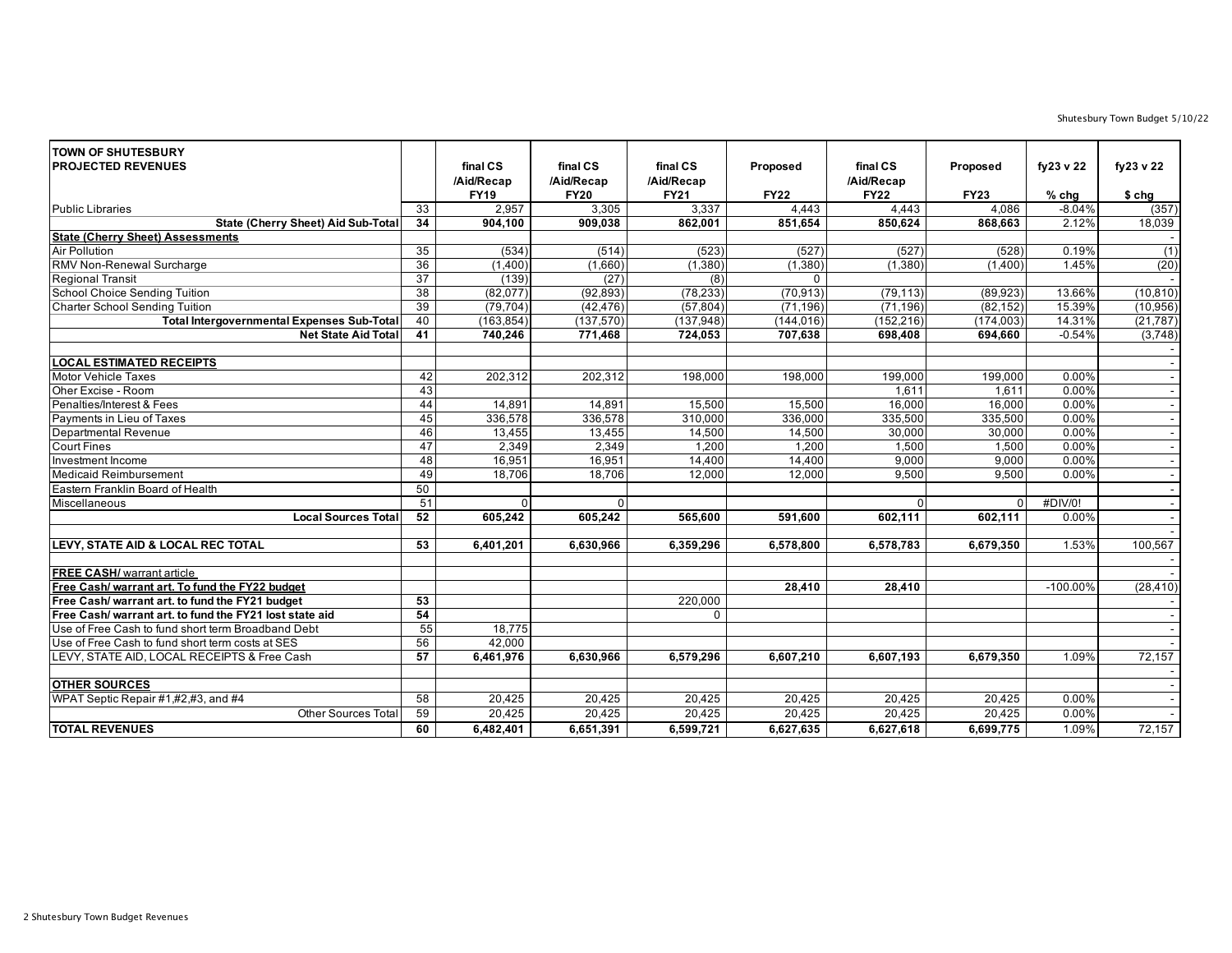## **SHUTESBURY FY23 TOWN BUDGET**

| <b>Expenditures</b><br><b>Expense Category</b>                | No.          | Actual<br><b>FY18</b> | Actual<br><b>FY19</b> | <b>Budget</b><br><b>FY20</b> | Actual<br><b>FY20</b> | <b>Budget</b><br><b>FY21</b> | Actual<br><b>FY21</b> | <b>Budget</b><br><b>FY22</b> | <b>FY23</b>           | Budget \$Difference % difference |                      |
|---------------------------------------------------------------|--------------|-----------------------|-----------------------|------------------------------|-----------------------|------------------------------|-----------------------|------------------------------|-----------------------|----------------------------------|----------------------|
| <b>GENERAL GOVERNMENT</b><br>Town Meeting Moderator           | $\mathbf{1}$ | 120                   | 123                   | 125                          | 0                     | 129                          | 129                   | 131                          | 134                   | 3                                | 2.22%                |
|                                                               |              |                       |                       |                              |                       |                              |                       |                              |                       |                                  |                      |
| Selectboard:<br>Salaries                                      |              |                       |                       |                              |                       |                              |                       |                              |                       |                                  |                      |
| Selectboard                                                   | 2            | 6,149                 | 7,311                 | 7,530                        | 7,530                 | 7,756                        | 7,756                 | 7,892                        | 8,083                 | 191                              | 2.42%                |
| Secretarv<br>Admin Secretary longevity Bonus                  | 3<br>4       | 20,812                | 24,725                | 25,827<br>300                | 23,919<br>300         | 26,602<br>0                  | 22,772<br>0           | 27,068<br>0                  | 27,723<br>$\mathbf 0$ | 655<br>0                         | 2.42%                |
| <b>Subtotal Salaries</b>                                      |              | 26,962                | 32,036                | 33,658                       | 31,749                | 34,359                       | 30,528                | 34,960                       | 35,806                | 846                              | 2.42%                |
| Expenses                                                      | 5            | 668                   | 1,918                 | 2,288                        | 1,888                 | 2,288                        | 858                   | 2,288                        | 2,288                 | 0                                | 0.00%                |
| Reasonable accommodations                                     | 6            | 497                   | $\Omega$              | 497                          | 480                   | 497                          | 413                   | 497                          | 497                   | 0                                | 0.00%                |
| Subtotal Expenses<br><b>Total Selectboard</b>                 |              | 1,165<br>28,126       | 1,918<br>33,954       | 2,785<br>36,443              | 2,368<br>34,116       | 2,785<br>37,144              | 1,271<br>31,799       | 2,785<br>37,745              | 2,785                 | 0<br>846                         | 0.00%<br>2.24%       |
|                                                               |              |                       |                       |                              |                       |                              |                       |                              | 38,591                |                                  |                      |
| Town Administrator:                                           |              |                       |                       |                              |                       |                              |                       |                              |                       |                                  |                      |
| Salaries<br>Town Administrator                                | 7            | 57,315                | 60,500                | 62,315                       | 62,315                | 64,184                       | 64,184                | 67,393                       | 70,089                | 2,696                            | 4.00%                |
| <b>TA longevity Bonus</b>                                     | 8            |                       | 500                   | 0                            | $\mathbf{0}$          | $\mathbf 0$                  | 0                     | 0                            | 0                     | 0                                |                      |
| Town Hall Admin Support<br><b>Subtotal Salaries</b>           | 9            | 4,861<br>62,176       | 350<br>61,350         | 500<br>62,815                | 246<br>62,561         | 500<br>64,684                | 75<br>64,259          | 500<br>67,893                | 500<br>70,589         | 0<br>2,696                       | 0.00%<br>3.97%       |
| Expenses                                                      | 10           | 813                   | 342                   | 870                          |                       | 870                          | 470                   | 870                          | 870                   | 0                                | 0.00%                |
| <b>Total Administrator</b>                                    |              | 62,988                | 61,692                | 63,685                       | 62,561                | 65,554                       | 64,729                | 68,763                       | 71,459                | 2,696                            | 3.92%                |
| Finance Committee                                             |              |                       |                       |                              |                       |                              |                       |                              |                       |                                  |                      |
| Expenses<br>Reserve Fund (budgeted)                           | 11<br>12     | 135<br>0              | 135<br>56,950         | 298<br>75,000                | 135<br>63,467         | 298<br>75,000                | 135<br>48,110         | 298<br>75,000                | 298<br>75,000         | 0<br>0                           | 0.00%<br>0.00%       |
| Town Accountant:                                              |              |                       |                       |                              |                       |                              |                       |                              |                       |                                  |                      |
| Salary<br>Longevity bonus                                     | 13<br>14     | 17,128<br>0           | 17,556<br>0           | 18,083<br>0                  | 19                    | 18,626<br>0                  | 18,626<br>0           | 18,951<br>375                | 21,502<br>0           | 2,551<br>(375                    | 13.46%               |
| Expenses                                                      | 15           | 3,486                 | 3,553                 | 3,950                        | 3,801                 | 4,220                        | 4,220                 | 4,702                        | 8,345                 | 3,643                            | 77.48%               |
| Accountant Certification<br><b>Total Accountant</b>           | 16           | 1,000<br>21,614       | 1,000<br>22,109       | 1,000<br>23,033              | 1,000<br>4,820        | 1,000<br>23,846              | 1,000<br>23,846       | 1,000<br>25,028              | 1,000<br>30,847       | 0<br>5,819                       | 0.00%<br>23.25%      |
|                                                               |              |                       |                       |                              |                       |                              |                       |                              |                       |                                  |                      |
| Independent audit                                             | 17           | $\mathbf 0$           | 25,000                | $\pmb{0}$                    | $\mathbf 0$           | 5,000                        | 12,500                | 5,000                        | 5,000                 | 0                                | 0.00%                |
| Assessors:                                                    |              |                       |                       |                              |                       |                              |                       |                              |                       |                                  |                      |
| Salaries<br>Board members                                     | 18           | 5,843                 | 5,989                 | 6,169                        | 4,113                 | 6,354                        | 8,414                 | 6,465                        | 6,621                 | 156                              | 2.41%                |
| Admin. Assessor                                               | 19           | 20,905                | 21,678                | 22,071                       | 20,606                | 22,733                       | 22,733                | 23,131                       | 28,423                | 5,292                            | 22.88%               |
| Longevity bonus                                               | 20<br>21     | 0                     |                       | 0<br>12,096                  | 0<br>12,122           | 0<br>12,459                  | 0                     | 0                            | 0                     | 0                                | 14.47%               |
| Assessors Clerk<br>Longevity bonus                            | 22           | 10,195<br>$\Omega$    | 10,938                | 150                          | 0                     | 0                            | 11,535                | 12,677<br>0                  | 14,511<br>0           | 1,834<br>0                       |                      |
| <b>Subtotal Salaries</b>                                      |              | 36,943                | 38,606                | 40,486                       | 36,841                | 41,546                       | 42,682                | 42,273                       | 49,555                | 7,282                            | 17.23%               |
| Expenses<br>Expenses                                          | 23           | 3,494                 | 2,524                 | 3,638                        | 3,330                 | 3,638                        | 3,638                 | 3,638                        | 3,638                 | 0                                | 0.00%                |
| Admin. Assessor Cert                                          | 24           | 1,000                 | 1,000                 | 1,000                        | 0                     | 1,000                        | 1,000                 | 1,000                        | 1,000                 | 0                                | 0.00%                |
| <b>GIS Web Hosting</b><br>GIS Dimensional Data Input          | 25<br>26     | 1,900                 | 1,900                 | 1,900                        | 2,400                 | 2,400                        | 2,400                 | 2,900                        | 2,900                 | 0                                | 0.00%                |
| Assessors Computer Maintenance                                | 27           | 3,820                 | 3,820                 | 4,053                        | 4,053                 | 6,896                        | 6,896                 | 8,148                        | 8,961                 | 813                              | 9.98%                |
| Revaluation<br>Class 504 Utility Valuations                   | 28<br>29     | 8,000                 | 900                   | 1,000                        | 11,577                | 1,000                        | 16,207                | 1,000                        | 1,000<br>6,000        | 0<br>6,000                       | 0.00%                |
| Personal Property Valuation Services                          | 30           |                       |                       |                              |                       |                              |                       |                              | 3,000                 | 3,000                            |                      |
| Subtotal Expenses<br><b>Total Assessors</b>                   |              | 18,214<br>55,157      | 10,144<br>48,750      | 11,591<br>52,077             | 21,359<br>58,200      | 14,934<br>56,480             | 30,141<br>72,823      | 16,686<br>58,959             | 26,499<br>76,054      | 9,813<br>17,095                  | 58.81%<br>28.99%     |
|                                                               |              |                       |                       |                              |                       |                              |                       |                              |                       |                                  |                      |
| Treasurer:<br>Salaries                                        |              |                       |                       |                              |                       |                              |                       |                              |                       |                                  |                      |
| Treasurer                                                     | 29           | 27,264                | 27,946                | 24,720                       | 24,720                | 25,462                       | 25,462                | 29,286                       | 33,280                | 3,994                            | 13.64%               |
| <b>Assistant Treasurer</b><br>Longevity bonus                 | 30<br>31     | 750                   | 1,331                 | 1,210<br>$\Omega$            | 500<br>0              | 1,210<br>0                   | 0<br>0                | 1,210<br>0                   | 1,239<br>0            | 29<br>0                          | 2.42%                |
| <b>Subtotal Salaries</b>                                      |              | 28,014                | 29,277                | 25,930                       | 25,220                | 26,672                       | 25,462                | 30,496                       | 34,519                | 4,024                            | 13.19%               |
| Expenses<br>Expenses                                          | 32           | 7,843                 | 9,358                 | 9,800                        | 8,914                 | 9,800                        | 9,371                 | 11,450                       | 12,280                | 830                              | 7.25%                |
| <b>Treasurer Certification</b>                                | 33           | 1,000                 | 667                   | 0                            | 0                     | 0                            | 0                     | 0                            | 0                     | 0                                |                      |
| OPEB Actuarial Study- Every 3 yrs<br><b>Tax Title Expense</b> | 34<br>35     | 0<br>8,371            | 5,600<br>1,486        | 1,000<br>8,000               | 0<br>622              | 1,000<br>8,000               | 0<br>2,100            | 2,000<br>8,500               | 2,000<br>5,000        | $\overline{0}$<br>(3,500)        | 0.00%<br>$-41.18%$   |
| Subtotal Expenses                                             |              | 17,213                | 17,110                | 18,800                       | 9,536                 | 18,800                       | 11,471                | 21,950                       | 19,280                | (2,670)                          | $-12.16%$            |
| <b>Total Treasurer</b>                                        |              | 45,227                | 46,387                | 44,730                       | 34,756                | 45,472                       | 36,933                | 52,446                       | 53,799                | 1,354                            | 2.58%                |
| Town Collector:                                               |              |                       |                       |                              |                       |                              |                       |                              |                       |                                  |                      |
| Salary - Collector<br>Longevity bonus                         | 36<br>37     | 18,176<br>1,125       | 18,631<br>0           | 19,189<br>0                  | 19,189<br>0           | 19,765<br>0                  | 19,765<br>0           | 20,111<br>0                  | 21,565<br>1,250       | 1,454<br>1,250                   | 7.23%                |
| Salary - Assistant Town Collector                             | 38           |                       |                       | 4,400                        | $\mathbf 0$           | 4,400                        | $\mathbf 0$           | 2,200                        | 3,402                 | 1,202                            | 54.64%               |
| Collector Certification                                       | 39<br>40     | 1,000<br>20,856       | 1,000                 | 1,000                        | 1,000<br>19,768       | 1,000<br>22,830              | 1,000                 | 1,000                        | 1,000                 | 0<br>0                           | 0.00%<br>0.00%       |
| Expenses<br><b>Total Collector</b>                            |              | 41,157                | 21,327<br>40,958      | 22,260<br>46,849             | 39,957                | 47,995                       | 21,553<br>42,318      | 24,657<br>47,968             | 24,657<br>51,874      | 3,906                            | 8.14%                |
|                                                               |              |                       |                       |                              | 9,947                 |                              |                       | 15,000                       |                       |                                  |                      |
| Legal Expense                                                 | 41           | 25,700                | 19,479                | 15,000                       |                       | 15,000                       | 15,301                |                              | 15,000                | 0                                | 0.00%                |
| Personnel Expenses                                            | 42           | 100                   | 180                   | 263                          | 100                   | 263                          | 100                   | 263                          | 263                   | 0                                | 0.00%                |
| Town Clerk:                                                   |              |                       |                       |                              |                       |                              |                       |                              |                       |                                  |                      |
| Salaries                                                      |              |                       |                       |                              |                       |                              |                       |                              |                       |                                  |                      |
| Clerk<br>Longevity bonus                                      | 43<br>44     | 23,514<br>0           | 30,017                | 31,845<br>300                | 31,845<br>300         | 27,170<br>300                | 27,170<br>300         | 27,645<br>300                | 32,774                | 5,129<br>(300)                   | 18.55%<br>$-100.00%$ |
| Asst Town Clerk                                               | 45           | $\pmb{0}$             | 688                   | 9,178                        | 9,004                 | 5,320                        | 5,307                 | 0                            | 0                     | 0                                |                      |
| Longevity bonus<br><b>Subtotal Salaries</b>                   | 46           | 0<br>23,514           | 30,705                | 0<br>41,323                  | 0<br>41,149           | 0<br>32,790                  | 32,777                | 0<br>27,945                  | $\mathbf 0$<br>32,774 | 0<br>4,829                       | 17.28%               |
| Expenses                                                      |              |                       |                       |                              |                       |                              |                       |                              |                       |                                  |                      |
| Town Clerk Certification<br>Expenses                          | 47<br>48     | 0<br>700              | 732                   | 0<br>1,250                   | 0<br>908              | $\mathbf{0}$<br>1,250        | 0<br>620              | 0<br>1,250                   | $\mathbf{0}$<br>2,185 | 0<br>935                         | 74.80%               |
| <b>Subtotal Expenses</b>                                      |              | 700                   | 732                   | 1,250                        | 908                   | 1,250                        | 620                   | 1,250                        | 2,185                 | 935                              | 74.80%               |
| <b>Total Town Clerk</b>                                       |              | 24,214                | 31,437                | 42,573                       | 42,057                | 34,040                       | 33,397                | 29,195                       | 34,959                | 5,764                            | 19.74%               |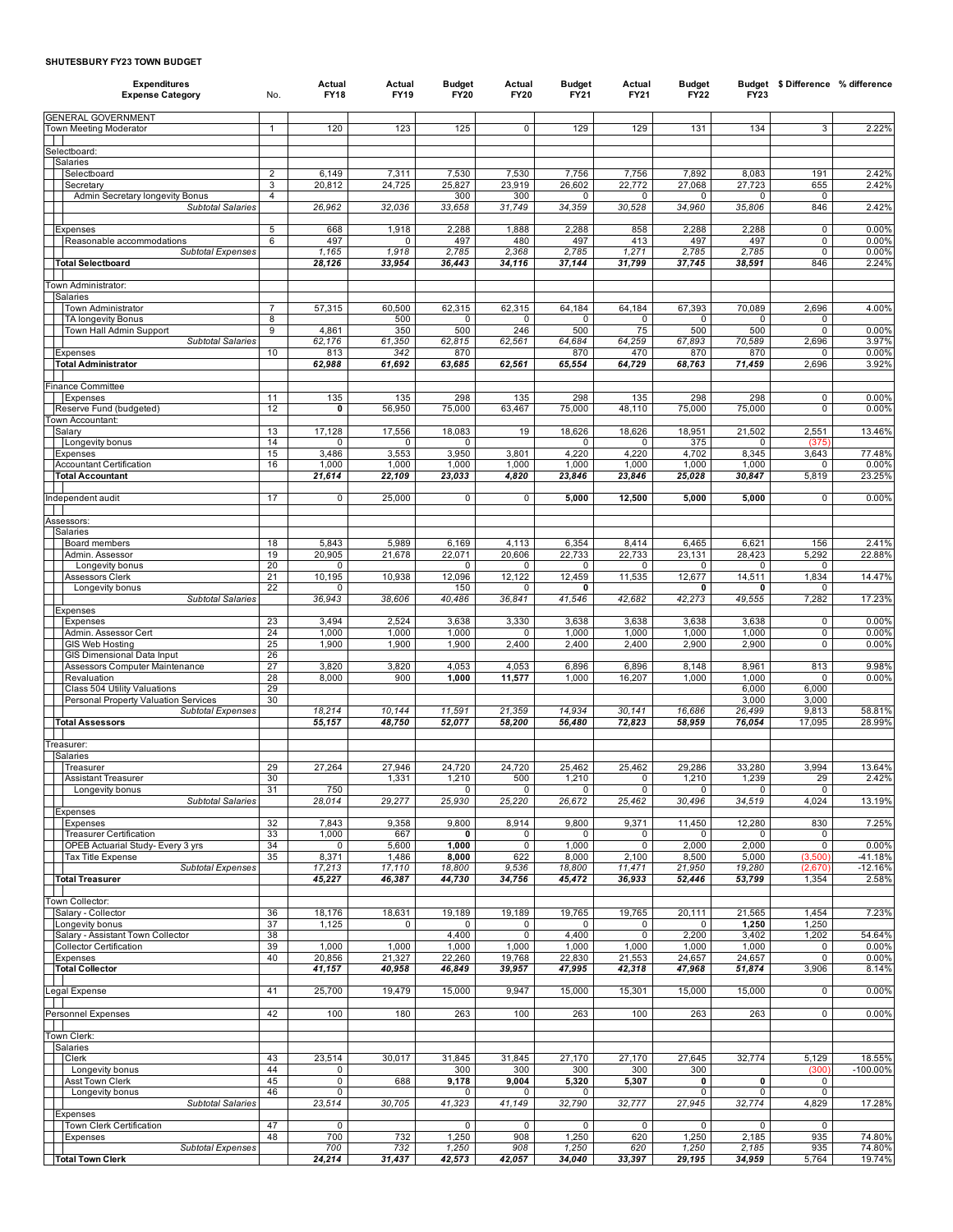| <b>Expenditures</b><br><b>Expense Category</b>                 | No.        | Actual<br><b>FY18</b> | Actual<br>FY19  | <b>Budget</b><br><b>FY20</b> | Actual<br><b>FY20</b> | <b>Budget</b><br>FY21 | Actual<br><b>FY21</b> | <b>Budget</b><br><b>FY22</b> | <b>FY23</b>     |                    | Budget \$Difference % difference |
|----------------------------------------------------------------|------------|-----------------------|-----------------|------------------------------|-----------------------|-----------------------|-----------------------|------------------------------|-----------------|--------------------|----------------------------------|
| Record Storage Committee                                       | 49         |                       |                 | 100                          | $\pmb{0}$             | 100                   | 0                     | 100                          | 100             | 0                  | 0.00%                            |
|                                                                |            |                       |                 |                              |                       |                       |                       |                              |                 |                    |                                  |
| Board of Registrars:<br>Salaries                               | 50         | 805                   | 200             | 206                          | 206                   | 206                   | 103                   | 206                          | 211             | 5                  | 2.42%                            |
| Expenses<br><b>Total Registrars</b>                            | 51         | 2,531<br>3,335        | 5738<br>5,938   | 5,550<br>5,756               | 5,550<br>5,756        | 7,200<br>7,406        | 3,683<br>3,786        | 7,200<br>7,406               | 9,500<br>9,711  | 2,300<br>2,305     | 31.94%<br>31.12%                 |
|                                                                |            |                       |                 |                              |                       |                       |                       |                              |                 |                    |                                  |
| The Dam:                                                       |            |                       |                 |                              |                       |                       |                       |                              |                 |                    |                                  |
| Salary - Keeper                                                | 52         | 2,667                 | 2,734           | 2,816                        | 2,816                 | 2,900                 | 2,900                 | 2,951                        | 3,022           | 72                 | 2.43%                            |
| Salary - Assistant Keeper<br>Dam Management Consult            | 53<br>54   | 123<br>3,107          | 126<br>0        | 129<br>1,000                 | 129<br>0              | 133<br>1,000          | 133<br>0              | 136<br>1,000                 | 139<br>1,000    | 4<br>0             | 2.66%<br>0.00%                   |
| Total The Dam                                                  |            | 5,897                 | 2,860           | 3,945                        | 2,945                 | 4,033                 | 3,033                 | 4,086                        | 4,162           | 75                 | 1.84%                            |
| and Use Clerk                                                  |            |                       |                 |                              |                       |                       |                       |                              |                 |                    |                                  |
| Salary - Clerk                                                 | 55         |                       | 10,171          | 16,531                       | 10,337                | 17,027                | 18,395                | 15,126                       | 15,492          | 366<br>0           | 2.42%                            |
| <b>Conservation Commission Expenses</b>                        | 56         | 1,164                 | 1,164           | 1,164                        | 872                   | 1,164                 | 1,164                 | 1,164                        | 1,164           | 0                  | 0.00%                            |
| Planning Board Expenses                                        | 57         | 1,492                 | 1,492           | 1,493                        | 38                    | 484                   | 484                   | 7,500                        | 7,500           | 0                  | 0.00%                            |
| Water Resources Com. Expenses                                  | 58         | 0                     | 0               | 600                          | 0                     | 600                   | 0                     | 600                          | 600             | 0                  | 0.00%                            |
|                                                                |            |                       |                 |                              |                       |                       |                       |                              |                 |                    |                                  |
| Zoning Board of Appeals<br>Expenses                            | 59         | 504                   | 803             | 1,000                        | 359                   | 1,000                 | 695                   | 1,000                        | 1,000           | $\mathbf 0$        | 0.00%                            |
|                                                                |            |                       |                 |                              |                       |                       |                       |                              |                 |                    |                                  |
| Town Buildings:<br><b>Custodial Wages</b>                      | 60         | 4,864                 | 5,929           | 6,116                        | 6,115                 | 6,300                 | 6,301                 | 6,410                        | 7,565           | 1,155              | 18.02%                           |
| Expenses<br><b>Equipment Maintenance</b>                       | 61         | 6,997                 | 6,997           | 6,997                        | 7,750                 | 6,997                 | 4,805                 | 8,500                        | 8,500           | 0                  | 0.00%                            |
| Electricity                                                    | 62         | 10,697                | 10,803          | 10,000                       | 10,561                | 10,000                | 11,532                | 12,000                       | 13,000          | 1,000              | 8.33%                            |
| Heating<br>Telephone                                           | 63<br>64   | 11,168<br>6,832       | 11,207<br>7,258 | 14,000<br>7,320              | 7,912<br>8,195        | 14,000<br>7,320       | 9,485<br>9,512        | 9,000<br>5,000               | 9,000<br>5,000  | 0<br>0             | 0.00%<br>0.00%                   |
| Internet                                                       | 65         | 3,626                 | 3,742           | 0                            | 1,258                 | 0                     | 0                     | 5,000                        | 5,000           | 0                  | 0.00%                            |
| Supplies<br>Repairs                                            | 66<br>67   | 1,791<br>8,631        | 1,296<br>4,999  | 1,791<br>9,451               | 924<br>20,138         | 1,791<br>9,451        | 1,937<br>9,063        | 1,791<br>9,451               | 1,900<br>9,451  | 109<br>0           | 6.09%<br>0.00%                   |
| <b>Total Town Buildings</b>                                    |            | 54,604                | 52,232          | 55,675                       | 62,854                | 55,859                | 52,635                | 57,152                       | 59,416          | 2,264              | 3.96%                            |
| TownVehicle Energy:                                            |            |                       |                 |                              |                       |                       |                       |                              |                 |                    |                                  |
| Fuel                                                           | 68         | 34,131                | 31,642          | 34,131                       | 28,754                | 34,131                | 26,965                | 34,131                       | 34,131          | $\mathbf 0$        | 0.00%                            |
| Other General Government:                                      | 69         | 1,137                 |                 | 1,500                        |                       | 1,500                 |                       | 1,500                        | 1,500           | $\mathbf 0$        | 0.00%                            |
| <b>Copier Expense</b><br>Postage                               | 70         | 1,033                 | 1,500<br>1,475  | 1,800                        | 1,179<br>973          | 1,800                 | 1,500<br>762          | 1,800                        | 1,800           | 0                  | 0.00%                            |
| Printing & Advertising<br>IT support                           | 71<br>72   | 1,051<br>1,327        | 3,535<br>1,880  | 3,000<br>2,100               | 3,000<br>2,418        | 3,000<br>2,100        | 3,234<br>2,022        | 3,000<br>2,500               | 3,000<br>2,500  | $\mathbf 0$<br>0   | 0.00%<br>0.00%                   |
| Town Newsletter                                                | 73         | 1,918                 | 2,415           | 3,780                        | 1,624                 | 3,780                 | 2,953                 | 3,780                        | 3,780           | 0                  | 0.00%                            |
| Annual Town Report<br>Office Supplies                          | 74<br>75   | 1,044<br>1,026        | 1,130<br>1,140  | 1,130<br>1,219               | 1,130<br>1,124        | 1,130<br>1,219        | 1,130<br>1,219        | 1,130<br>1,219               | 1,130<br>1,500  | 0<br>281           | 0.00%<br>23.05%                  |
| Office Equipment                                               | 76         | 1,129                 | 3,973           | 4,000                        | 2,548                 | 4,000                 | 4,078                 | 4,000                        | 4,500           | 500                | 12.50%                           |
| Energy Committee<br><b>ADA Committee</b>                       | 77<br>78   | 0<br>0                |                 | 200<br>438                   | 0<br>438              | 200<br>438            | 0<br>0                | 200<br>438                   | 200<br>438      | 0<br>0             | 0.00%<br>0.00%                   |
| Farm & Forestry Committee<br><b>Total Other General Govt</b>   | 79<br>80   | 0<br>9,664            | 17,048          | 175<br>19,342                | 0<br>14,434           | 175<br>19,342         | 0<br>16,899           | 175<br>19,742                | 175<br>20,523   | 0<br>781           | 0.00%<br>3.96%                   |
|                                                                |            |                       |                 |                              |                       |                       |                       |                              |                 |                    |                                  |
| <b>TOTAL GENERAL GOVT</b>                                      |            | 412,674               | 497,677         | 539,714                      | 476,464               | 547,266               | 506,177               | 563,704                      | 606,978         | 43,273             | 7.68%                            |
| PROTECTION OF PERSONS & PROPERTY                               |            |                       |                 |                              |                       |                       |                       |                              |                 |                    |                                  |
| Police Department:<br>Salaries                                 |            |                       |                 |                              |                       |                       |                       |                              |                 |                    |                                  |
| Chief<br>holiday pay                                           | 81<br>82   | 83,448                | 39,299          | 61,800<br>1,664              | 61,800<br>0           | 63,654<br>1,714       | 44,958<br>0           | 64,768<br>1,744              | 66,325<br>1,786 | 1,557<br>42        | 2.40%<br>2.40%                   |
| longevity bonus                                                | 83         | 0                     |                 | 0                            | $\mathbf 0$           | 0                     | 0                     | 0                            | 0               |                    |                                  |
| Police Wages                                                   | 84         | 117,201               | 91,338          | 133,000                      | 90,462                | 136,990               | 117,873               | 128,271                      | 131,375         | 3,104              | 2.42%                            |
| longevity bonus<br><b>Subtotal Salaries</b>                    | 85         | 0<br>200,650          | 130,637         | 0<br>196,464                 | 152,262               | 0<br>202,358          | 0<br>162,831          | 0<br>194,783                 | 0<br>199,486    | 4,703              | 2.42%                            |
| Expenses                                                       |            |                       |                 |                              |                       |                       |                       |                              |                 |                    |                                  |
| Expenses<br><b>Cruiser Maintenance</b>                         | 86<br>87   | 12,113<br>5,051       | 17,039<br>3,088 | 19,000<br>5,471              | 19,632<br>6,418       | 19,000<br>5,471       | 21,989<br>4,333       | 19,000<br>5,471              | 19,000<br>5,471 | 0<br>$\mathbf 0$   | 0.00%<br>0.00%                   |
| Subtotal Expenses                                              |            | 17,164                | 20,126          | 24,471                       | 26,050                | 24,471                | 26,321                | 24,471                       | 24,471          | 0                  | 0.00%                            |
| <b>Total Police</b>                                            |            | 217,813               | 150,763         | 220,935                      | 178,311               | 226,829               | 189,153               | 219,254                      | 223,957         | 4,703              | 2.15%                            |
| Fire Department:<br>Salaries                                   |            |                       |                 |                              |                       |                       |                       |                              |                 |                    |                                  |
| Chief                                                          | 88         | 55,409                | 65,000          | 66,950                       | 66,950                | 68,959                | 68,959                | 70,165                       | 70,165          | (0)                | 0.00%                            |
| longevity bonus<br><b>Training Wages</b>                       | 89<br>90   | 0<br>12,769           | 15,789          | 16,320                       | 18,805                | 16,810                | 18,995                | 17,104                       | 17,518          | 414                | 2.42%                            |
| Call Wages                                                     | 91         | 7,645                 | 10,699          | 13,535                       | 9,245                 | 13,941                | 6,861                 | 14,185                       | 14,528          | 343                | 2.42%                            |
| longevity bonus<br><b>Subtotal Salaries</b>                    | 92         | 0<br>75,823           | 1,000<br>92,488 | 0<br>96,805                  | 0<br>95,001           | 0<br>99,709           | 0<br>94,816           | $\mathbf 0$<br>101,454       | 0<br>102,211    | 0<br>757           | 0.75%                            |
| Expenses<br>Expenses                                           | 93         | 6,400                 | 6,325           | 6,600                        | 6,504                 | 7,100                 | 6,990                 | 7,100                        | 8100            | 1,000              | 14.08%                           |
| Maintenance                                                    | 94         | 10,810                | 10,880          | 11,000                       | 10,970                | 11,000                | 13,436                | 11,000                       | 11000           | 0                  | 0.00%                            |
| Equipment-SCBA Air Tanks 2-3 per year<br>Fire Hose Replacement | 95<br>96   | 1,984<br>1,982        | 1,996<br>2,000  | 2,000<br>2,000               | 1,900<br>1,991        | 2,000<br>2,000        | 1,910<br>1,903        | 2,000<br>2,000               | 2200<br>2000    | 200<br>0           | 10.00%<br>0.00%                  |
| Turn Out Gear                                                  | 97         | 3,800                 | 4,000           | 4,400                        | 4,400                 | 4,400                 | 4,370                 | 4,400                        | 4600            | 200                | 4.55%                            |
| Equipment<br><b>Subtotal Expenses</b>                          | 98         | 7,500<br>32,476       | 6,977<br>32,178 | 7,500<br>33,500              | 7,423<br>33,187       | 7,000<br>33,500       | 6,981<br>35,591       | 7,000<br>33,500              | 7000<br>34,900  | 0<br>1,400         | 0.00%<br>4.18%                   |
| Total Fire                                                     |            | 108,299               | 124,666         | 130,305                      | 128,188               | 133,209               | 130,407               | 134,954                      | 137,111         | 2,157              | 1.60%                            |
| <b>Emergency Mangement</b>                                     | 99         | 1,990                 | 1,990           | 1,990                        | 1868                  | 1,990                 | 1,990                 | 1,990                        | 1,990           | 0                  | 0.00%                            |
| Emergency Phone notification<br>Ambulance Service              | 100<br>101 | 2,000<br>29,870       | 2,000<br>30,750 | 2,000<br>31,689              | 1,470<br>31,750       | 2,000<br>32,640       | 1,470<br>32,500       | 1,500<br>33,300              | 1,500<br>34,133 | $\mathbf 0$<br>833 | 0.00%<br>2.50%                   |
| <b>Building Inspector</b>                                      | 102        | 4,500                 | 4,500           | 4,500                        | 4,500                 | 4,600                 | 4,600                 | 4,600                        | 4,600           | 0                  | 0.00%                            |
| <b>Electrical Inspector Expenses</b>                           | 103        |                       |                 |                              |                       |                       |                       |                              | 300             | 300                |                                  |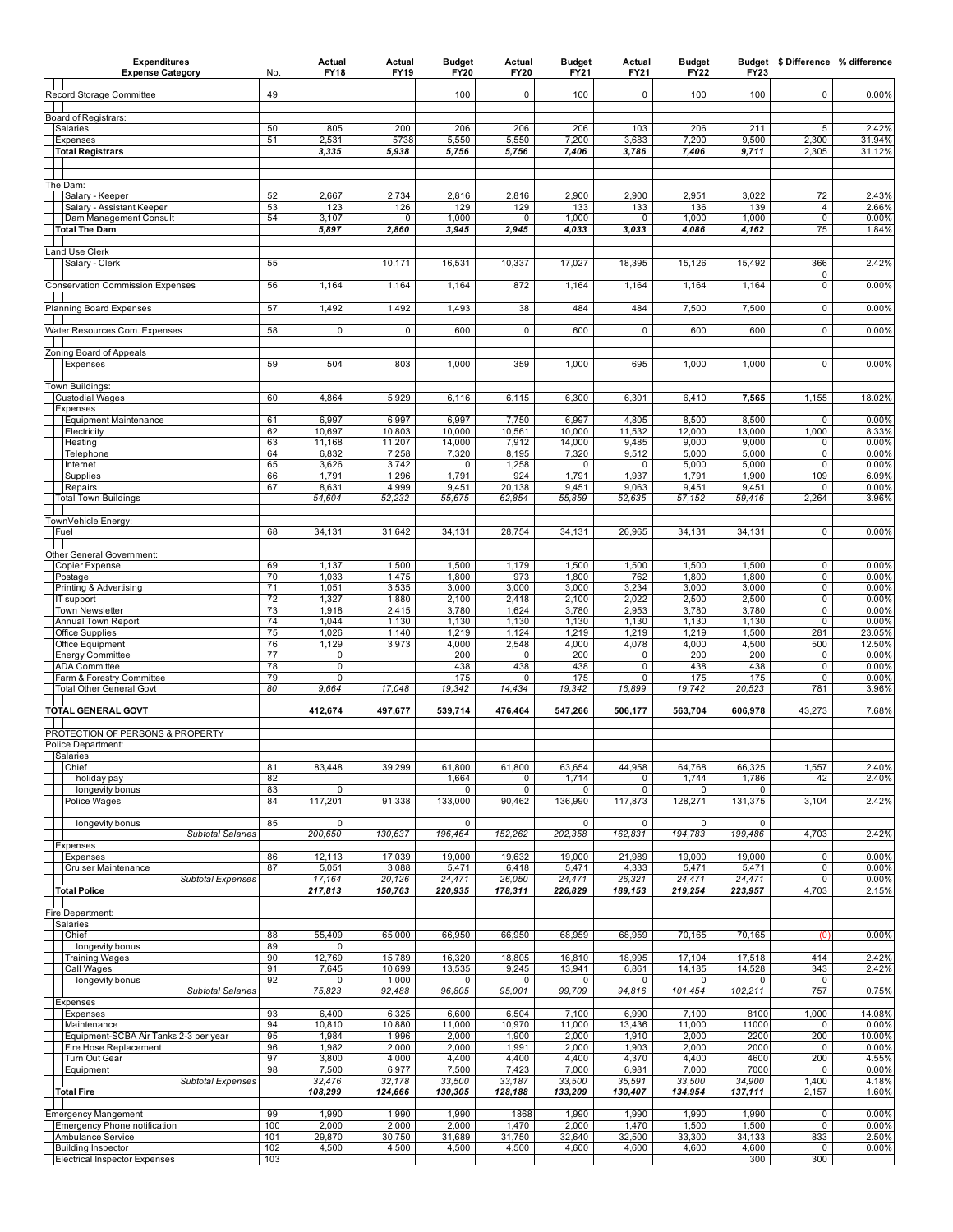| <b>Expenditures</b><br><b>Expense Category</b>                     | No.        | Actual<br><b>FY18</b>    | Actual<br><b>FY19</b>  | <b>Budget</b><br><b>FY20</b> | Actual<br><b>FY20</b>  | <b>Budget</b><br><b>FY21</b> | Actual<br><b>FY21</b>  | <b>Budget</b><br><b>FY22</b> | <b>FY23</b>            | Budget \$Difference % difference |                    |
|--------------------------------------------------------------------|------------|--------------------------|------------------------|------------------------------|------------------------|------------------------------|------------------------|------------------------------|------------------------|----------------------------------|--------------------|
| Dog Officer                                                        | 104        | 2,884                    | 2,956                  | 3,044                        | 3,044                  | 3,136                        | 3,136                  | 3,191                        | 3,268                  | $\mathbf 0$                      | 2.43%              |
| Dog Officer Expenses<br>Tree Warden                                | 105<br>106 | 0<br>0                   | 0<br>0                 | 648<br>701                   | 0<br>1,895             | 648<br>722                   | 0<br>0                 | 648<br>735                   | 648<br>753             | 0<br>0                           | 0.00%<br>2.47%     |
| Tree Warden Expenses                                               | 107        | $\overline{0}$           | 245                    | 4,477                        | 0                      | 4,477                        | 0                      | 4,477                        | 4,477                  | $\overline{0}$                   | 0.00%              |
| Constable<br><b>Total Emergency Mgt</b>                            | 108        | 160<br>41,404            | 164<br>42,605          | 174<br>49,223                | 174<br>44,701          | 179<br>50,392                | 179<br>43,875          | 182<br>50,623                | 186<br>51,855          | 0<br>1,232                       | 2.22%<br>2.43%     |
|                                                                    |            |                          |                        |                              |                        |                              |                        |                              |                        |                                  |                    |
| <b>TOTAL PROT OF P &amp; P</b>                                     |            | 367,516                  | 318,033                | 400,463                      | 351,200                | 410,430                      | 363,434                | 404,831                      | 412,923                | 8,092                            | 2.00%              |
| <b>EDUCATION</b>                                                   |            |                          |                        |                              |                        |                              |                        |                              |                        |                                  |                    |
| <b>Elementary School</b><br>Amherst/Pelham Regional                | 109<br>110 | 1,987,323<br>1,735,946   | 2,054,976<br>1,775,964 | 2,172,311<br>1,775,644       | 2,153,869<br>1,775,203 | 2,193,673<br>1,675,873       | 2,179,526<br>1,675,873 | 2,238,079<br>1,611,136       | 2,250,948<br>1,546,692 | 12,869<br>(64, 444)              | 0.58%<br>$-4.00%$  |
| School Choice                                                      | 111        | 0                        | 92,893                 | 0                            | 78,233                 | 0                            | 79,113                 | 0                            | 0                      | 0                                |                    |
| <b>Charter Sending Tuition</b><br><b>Elementary Transportation</b> | 112<br>113 | $\overline{0}$<br>64,603 | 61,911<br>58,848       | 65,845                       | 37,316<br>60,491       | 87,428                       | 69,432<br>83,210       | 84,330                       | 84,330                 | $\overline{0}$<br>0              | 0.00%              |
| Regional Debt Assessments:                                         | 114        |                          |                        |                              |                        |                              |                        |                              |                        | 0                                |                    |
| High School Bonds - Long Term<br><b>Total Education</b>            | 115        | 22,728<br>3,810,600      | 27,770<br>4,072,361    | 28,748<br>4,042,548          | 28,748<br>4,133,861    | 28,748<br>3,985,722          | 33,357<br>4,120,510    | 31,638<br>3,965,183          | 37,160<br>3,919,130    | 5,522<br>(46, 053)               | 17.45%<br>$-1.16%$ |
|                                                                    |            |                          |                        |                              |                        |                              |                        |                              |                        |                                  |                    |
| PUBLIC WORKS & FACILITIES<br>Highway Department:                   |            |                          |                        |                              |                        |                              |                        |                              |                        |                                  |                    |
| Salaries                                                           |            |                          |                        |                              |                        |                              |                        |                              |                        |                                  |                    |
| <b>Highway Superintendent</b><br>longevity bonus                   | 116<br>117 | 63,772<br>$\Omega$       | 65,367<br>1,000        | 67,328                       | 67,328                 | 69,348                       | 69,348                 | 70,561                       | 72,269                 | 1,707                            | 2.42%              |
| Wages                                                              | 118        | 78,526                   | 85,027                 | 92,703                       | 60,126                 | 95,484                       | 107,232                | 97,155                       | 107,243                | 10,088                           | 10.38%             |
| longevity bonus                                                    | 119        | 0                        |                        | 0                            |                        | 0                            |                        | 500                          | 0                      | (500)                            | $-100.00%$         |
| <b>Subtotal Salaries</b><br>Expenses                               |            | 142,298                  | 151,394                | 160,031                      | 127,454                | 164,832                      | 176,580                | 168,216                      | 179,512                | 11,295                           | 6.71%              |
| Expenses<br>Materials                                              | 120<br>121 | 2,686<br>25,763          | 2,681<br>24,844        | 2,686<br>24,870              | 2,584<br>24,837        | 2,686<br>24,870              | 2,683<br>24,723        | 2,500<br>24,870              | 2,500<br>23,000        | $\overline{0}$<br>(1, 870)       | 0.00%<br>$-7.52%$  |
| Machinery Maintenance                                              | 122        | 32,704                   | 32,419                 | 30,000                       | 28,482                 | 30,000                       | 29,676                 | 30,000                       | 28,000                 | (2.000)                          | $-6.67%$           |
| <b>Tools and Equipment</b>                                         | 123<br>124 | 10,102<br>2,773          | 2,800<br>3,270         | 2,800<br>4,000               | 2,751<br>3,480         | 2,800<br>4,000               | 2,795<br>3,162         | 2,500<br>4,000               | 2,500<br>4,000         | 0<br>0                           | 0.00%<br>0.00%     |
| <b>Uniform Service</b><br>Gravel Road Maint.                       | 125        | 27,519                   | 37,917                 | 30,000                       | 27,175                 | 30,000                       | 32,185                 | 30,000                       | 28,000                 | (2,000)                          | $-6.67%$           |
| Striping                                                           | 126        | 4,158                    | 5,901                  | 7,500                        | 9,099                  | 7,500                        | 4,179                  | 7,500                        | 7,500                  | 0                                | 0.00%              |
| Catch Basing clean-up<br><b>Subtotal Expenses</b>                  | 127        | 4,070<br>109,776         | 3,900<br>113,731       | 5,000<br>106,856             | 2,145<br>100,552       | 5,000<br>106,856             | 3,504<br>102,907       | 5,000<br>106,370             | 5,000<br>100,500       | 0<br>(5, 870)                    | 0.00%<br>$-5.52%$  |
| <b>Total Highway Dept</b>                                          |            | 252,074                  | 265,125                | 266,887                      | 228,006                | 271,688                      | 279,487                | 274,586                      | 280,012                | 5,425                            | 1.98%              |
| Snow Removal:                                                      |            |                          |                        |                              |                        |                              |                        |                              |                        |                                  |                    |
| Wages overtime                                                     | 128        | 25,461                   | 25,095                 | 23,955                       | 16,444                 | 24,674                       | 20,466                 | 25,106                       | 25,714                 | 608                              | 2.42%              |
| Materials<br><b>Total Snow Removal</b>                             | 129        | 65,136<br>90,598         | 56,456<br>81,551       | 50,000<br>73,955             | 49,473<br>65,917       | 50,000<br>74,674             | 40,457<br>60,922       | 50,875<br>75,981             | 50,875<br>76,589       | 0<br>608                         | 0.00%<br>0.80%     |
|                                                                    |            |                          |                        |                              |                        |                              |                        |                              |                        |                                  |                    |
| Solid Waste:<br>Recycling Coordinator- revolving fund              | 130        | 0                        | 0                      | 0                            | 0                      | 0                            | $\mathbf{0}$           | $\mathsf{O}$                 | 0                      | $\mathbf 0$                      |                    |
| Rubbish & Recycle Hauling                                          | 131        | 62,400                   | 63,300                 | 64,200                       | 64,200                 | 65,100                       | 65,100                 | 66,000                       | 126,000                | 60,000                           | 90.91%             |
| Hazardous Waste Pickup<br>Sanitary Landfill-WM                     | 132<br>133 | 100<br>23,779            | 300<br>24,562          | 1,350<br>27,125              | 300<br>24,679          | 1,350<br>32,725              | 1,143<br>35,171        | 1,350<br>35,940              | 1,350<br>35,940        | 0<br>0                           | 0.00%<br>0.00%     |
| <b>Total Solide Waste</b>                                          |            | 86,279                   | 88,162                 | 92,675                       | 89,179                 | 99,175                       | 101,414                | 103,290                      | 163,290                | 60,000                           | 58.09%             |
| <b>Water Quality</b>                                               | 134        | 100                      | 191                    | 1,393                        | 0                      | 1,393                        | 95                     | 1,393                        | 1,393                  | 0                                | 0.00%              |
|                                                                    |            |                          |                        |                              |                        |                              |                        |                              |                        |                                  |                    |
| Cemetery:<br><b>Cemetery Wages</b>                                 | 135        | 1,690                    | 2,907                  | 4,135                        | 2,186                  | 4,259                        | 3,186                  | 4,333                        | 4,438                  | 105                              | 2.41%              |
| longevity bonus                                                    | 136        |                          |                        |                              |                        |                              |                        |                              |                        |                                  |                    |
| <b>Cemetery Expenses</b><br><b>Total Cemetery</b>                  | 137        | 1,624<br>3,314           | 1,088<br>3,995         | 1,631<br>5,766               | 1,149<br>3,335         | 1,631<br>5,890               | 1,310<br>4,497         | 1,631<br>5,964               | 1,631<br>6,069         | $\mathbf 0$<br>105               | 0.00%<br>1.75%     |
|                                                                    |            |                          |                        |                              |                        |                              |                        |                              |                        |                                  |                    |
| <b>TOTAL DPW / FACILITIES</b>                                      |            | 432,365                  | 439,024                | 440,676                      | 386,436                | 452,819                      | 446,414                | 461,214                      | 527,352                | 66,138                           | 14.34%             |
| <b>HUMAN SERVICES</b>                                              |            |                          |                        |                              |                        |                              |                        |                              |                        |                                  |                    |
| County Health Finance Salary<br>longevity bonus                    | 138<br>139 | 1,792<br>$\Omega$        | 367<br>0               | 1,883<br><sup>0</sup>        | 0<br>$\mathbf 0$       | 1,939<br>$\Omega$            | 0<br>0                 | 1,978<br>0                   | 2,026<br>0             | 48<br>$\mathbf 0$                | 2.43%              |
| County Health District                                             | 140        | 29,207                   | 29,791                 | 30,536                       | 30,536                 | 31,147                       | 31,147                 | 31,692                       | 32,484                 | 792                              | 2.50%              |
| Board of Health Expenses<br>Board of Health Expenses-Flu Expenses  | 141<br>142 | 558<br>0                 | 620                    | 1,900<br>0                   | 665<br>0               | 1,900<br>0                   | 212<br>0               | 1,900<br>0                   | 1,900<br>0             | 0<br>0                           | 0.00%              |
| Inspector of Animals                                               | 143        | 527                      | 549                    | 566                          | 566                    | 566                          | 566                    | 566                          | 566                    | 0                                | 0.00%              |
| Council on Aging<br>Veteran's Benefits                             | 144<br>145 | 190<br>383               | 200<br>4,870           | 200<br>10,000                | 200<br>$\mathbf 0$     | 200<br>8,000                 | 0<br>3,907             | 200<br>5,000                 | 200<br>4,284           | 0<br>(716)                       | 0.00%<br>$-14.32%$ |
| Veterans' Programs                                                 | 146        | 3,337                    | 3,402                  | 3,528                        | 3,528                  | 3,818                        | 0                      | 4,521                        | 4,389                  | (133)                            | $-2.93%$           |
| Total Human Services                                               |            | 35,993                   | 39,799                 | 48,613                       | 35,495                 | 47,570                       | 35,832                 | 45,857                       | 45,849                 | (8)                              | $-0.02%$           |
| <b>CULTURE &amp; RECREATION</b>                                    |            |                          |                        |                              |                        |                              |                        |                              |                        |                                  |                    |
| Salaries<br>Librarian                                              | 147        | 41,811                   | 42,856                 | 44,141                       | 44,141                 | 45,466                       | 45,466                 | 46,261                       | 55,224                 | 8,963                            | 19.37%             |
| longevity bonus                                                    | 148        | 500                      |                        | 0                            |                        | 0                            |                        | 0                            | 750                    | 750                              |                    |
| Assistant/Aides - Asst at full hours of work<br>longevity bonus    | 149<br>150 | 15,831<br>$\Omega$       | 15,772                 | 16,714<br>0                  | 16,217                 | 17,215<br>0                  | 12,296                 | 17,516<br>0                  | 18,465<br>150          | 949<br>150                       | 5.42%              |
| <b>Subtotal Salaries</b>                                           |            | 58,142                   | 58,628                 | 60,855                       | 60,358                 | 62,681                       | 57,762                 | 63,777                       | 74,589                 | 10,812                           | 16.95%             |
| Expenses<br><b>Library Expenses</b>                                | 151        | 14,051                   | 14,898                 | 16,974                       | 16,974                 | 16,990                       | 16,990                 | 19,856                       | 19,856                 | $\mathbf 0$                      | 0.00%              |
| Recreation Committee                                               | 152        | 1,125                    | 750                    | 750                          | 750                    | 1,000                        | 0                      | 1,000                        | 3,000                  | 2,000                            | 200.00%            |
| Open Space Committee<br><b>Historical Commission</b>               | 153<br>154 | 0<br>350                 | 16                     | 100<br>360                   | 0<br>60                | 100<br>360                   | 11<br>0                | 1,500<br>360                 | 1,500<br>360           | 0<br>0                           | 0.00%<br>0.00%     |
| <b>Memorial Day</b>                                                | 155        | 244                      | 136                    | 298                          | 177                    | 298                          | 0                      | 298                          | 298                    | 0                                | 0.00%              |
| <b>Subtotal Salaries</b><br><b>Total Culture &amp; Rec</b>         |            | 15,770<br>73,912         | 15,800<br>74,429       | 18,482<br>79,337             | 17,961<br>78,319       | 18,748<br>81,429             | 17,001<br>74,763       | 23,014<br>86,791             | 25,014<br>99,603       | 2,000<br>12,812                  | 8.69%<br>14.76%    |
|                                                                    |            |                          |                        |                              |                        |                              |                        |                              |                        |                                  |                    |
| <b>DEBT SERVICE</b><br>Principal - Long-Term Debt:                 |            |                          |                        |                              |                        |                              |                        |                              |                        |                                  |                    |
| <b>Fire Truck</b>                                                  | 156        | 86,800                   | 86,800                 | 88,788                       | 86,800                 | 0                            |                        | 0                            | 0                      | 0                                |                    |
| Dump Truck<br>WPAT septic repair                                   | 157<br>158 | 20,000<br>20,435         | 20,000<br>20,435       | 20,960<br>20,435             | 20,000<br>20,435       | 0<br>20,435                  | 20,000<br>20,257       | 0<br>20,435                  | 0<br>20,435            | 0<br>0                           | 0.00%              |
| <b>Broadband Fiber Network</b>                                     | 159        |                          |                        | 0                            |                        | 0                            |                        | 0                            | 0                      | 0                                |                    |
| Interest - Long-Term Debt:<br><b>Fire Truck</b>                    | 160        | 5,963                    | 3,975                  | 1,988                        | 1,988                  | 0                            | $\overline{0}$         | $\mathbf 0$                  | 0                      | 0                                |                    |
|                                                                    |            |                          |                        |                              |                        |                              |                        |                              |                        |                                  |                    |